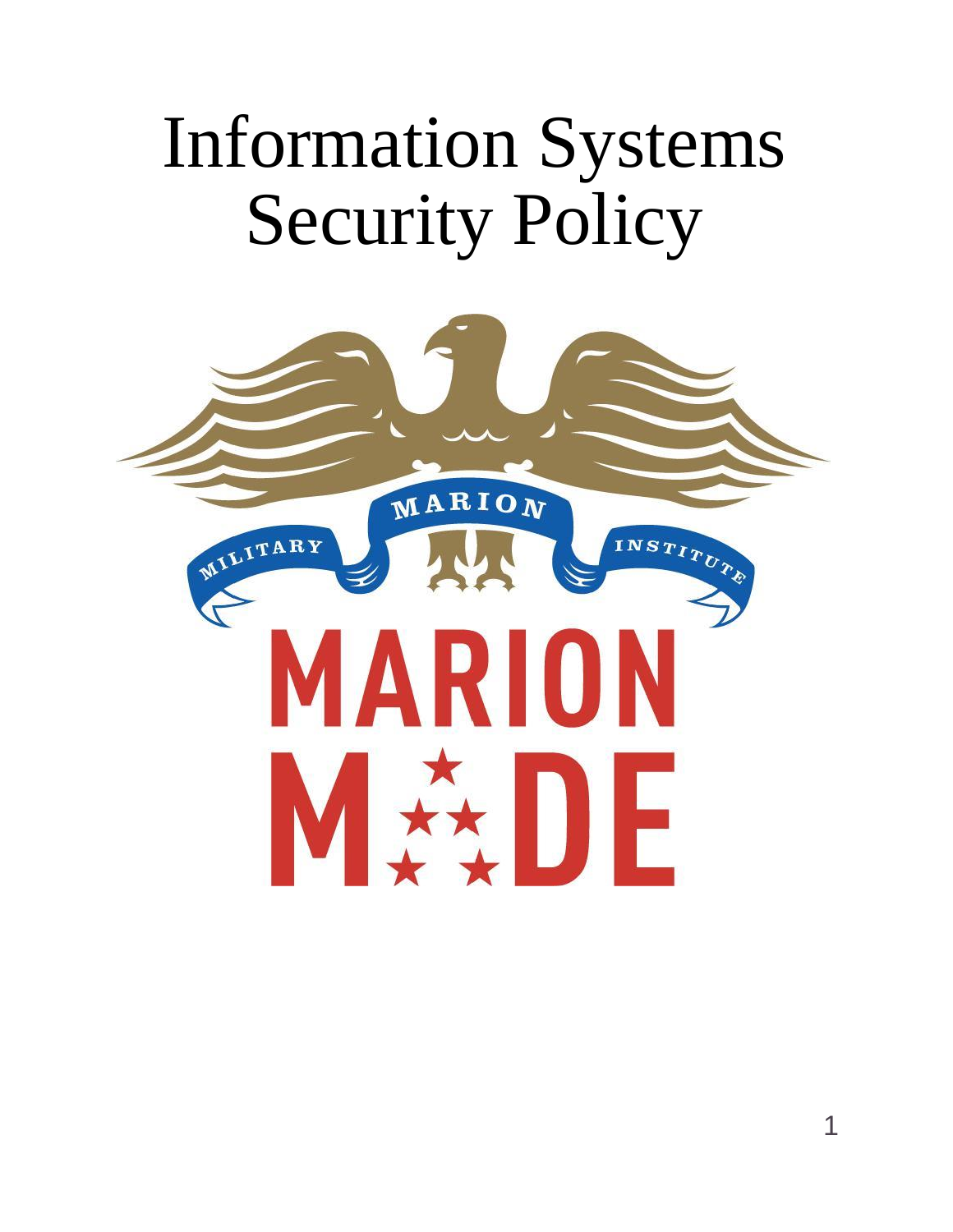# Contents

| Introduction                           | 3              |
|----------------------------------------|----------------|
| Data Retrieval and Dissemination       | $\overline{4}$ |
| Procedure                              | $\overline{4}$ |
| <b>Enforcement of Policy</b>           | $\overline{4}$ |
| Data Sources                           | 5              |
| <b>Student Information</b>             | 5              |
| <b>Classification Standards</b>        | 7              |
| Data Classification                    | 7              |
| Security                               | 8              |
| <b>Departmental Security</b>           | 8              |
| <b>Physical Security</b>               | 8              |
| Data Security                          | 9              |
| Web Servers and Departmental Servers   | 9              |
| <b>Electronic Mail System Security</b> | 10             |
|                                        |                |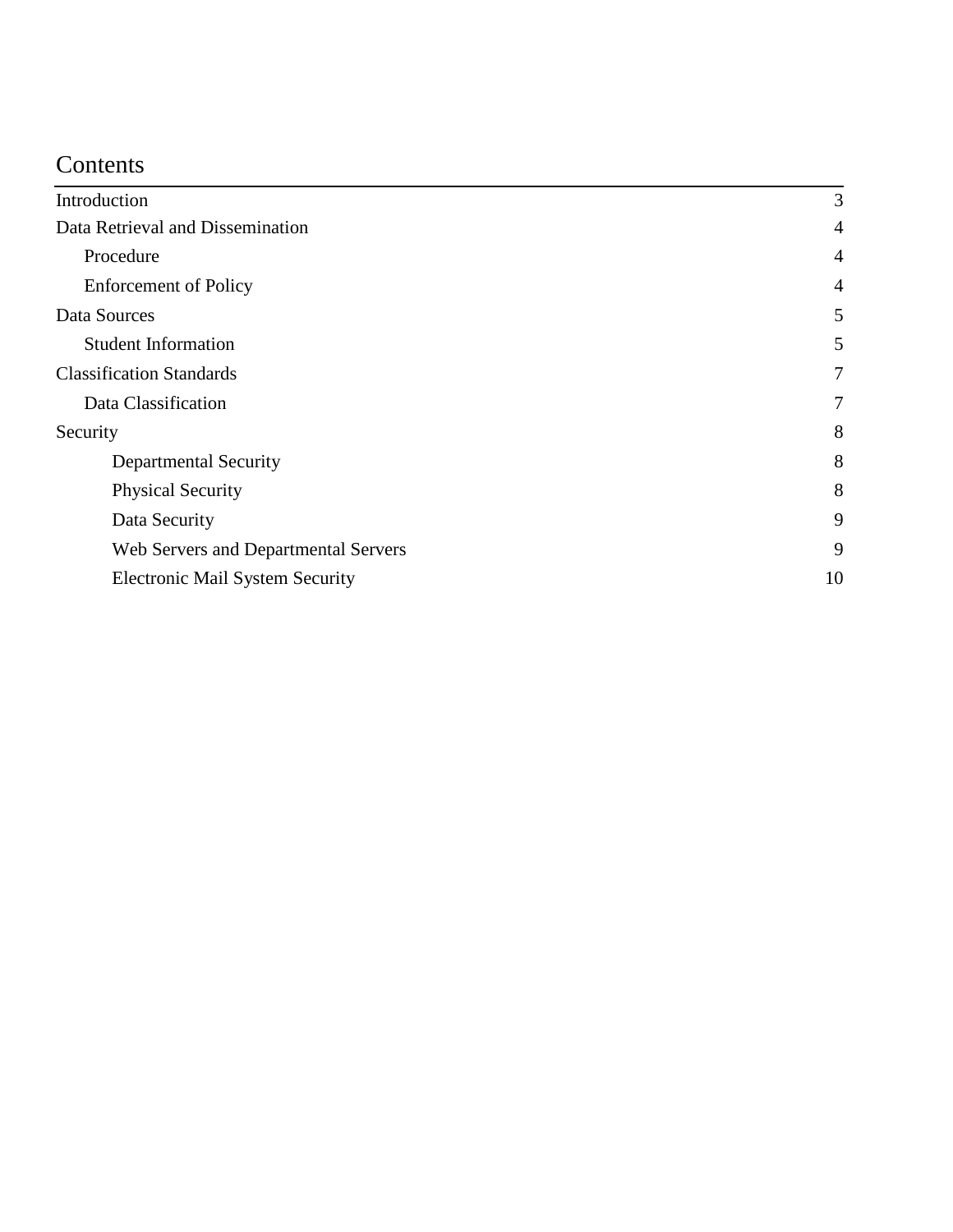# <span id="page-2-0"></span>Introduction

This general security policy has been developed to ensure data integrity and confidentiality for all administrative computer systems at Marion Military Institute. This document is intended to provide guidelines for the classification of data resources, and subsequent retrieval and dissemination of that data by various user groups. These guidelines will allow individual departments to approve data access authorizations for their data (in general cases). Any exceptions to user access situations covered in this general policy will be taken under special consideration by the President of the institution.

More and more institution employees have access to confidential information via computers. This security policy is not intended to obstruct the use of computers in obtaining information necessary to conduct institution, or departmental business. However, it is intended to encourage responsible use of computers and discretion in the dissemination of student and employee information.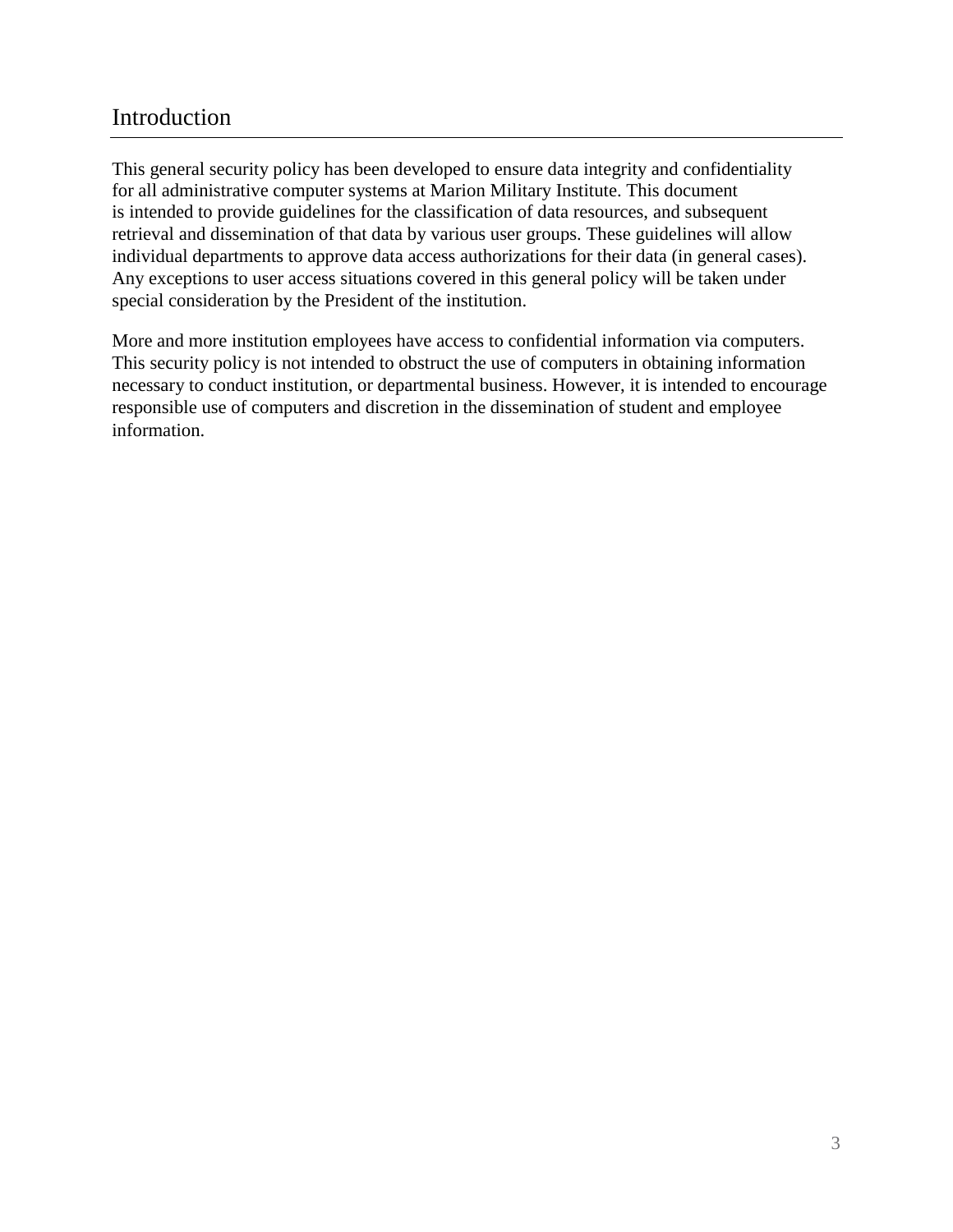# <span id="page-3-1"></span><span id="page-3-0"></span>Procedure

Each set of institutional data will be classified as having an "owner". This owner will be represented by a specific individual within the institution department responsible for that data.

User profiles are specific groupings of security levels, menu access and program execution access. Each profile is user specific and user ID and password secured. User IDs and passwords are created by personnel holding an appropriate security level and possessing experience and knowledge to perform such a task in accordance with the employee's approved job description

## <span id="page-3-2"></span>Enforcement of Policy

Each department is responsible for enforcing this data security policy. Institution policy states that confidential information is to be used only when necessary for institutional or departmental business. Refusal to adhere to this policy is a clear violation of the Family Educational Rights and Privacy Act of 1974. Offenders will be subject to disciplinary action and possible referral of the violation to the proper authorities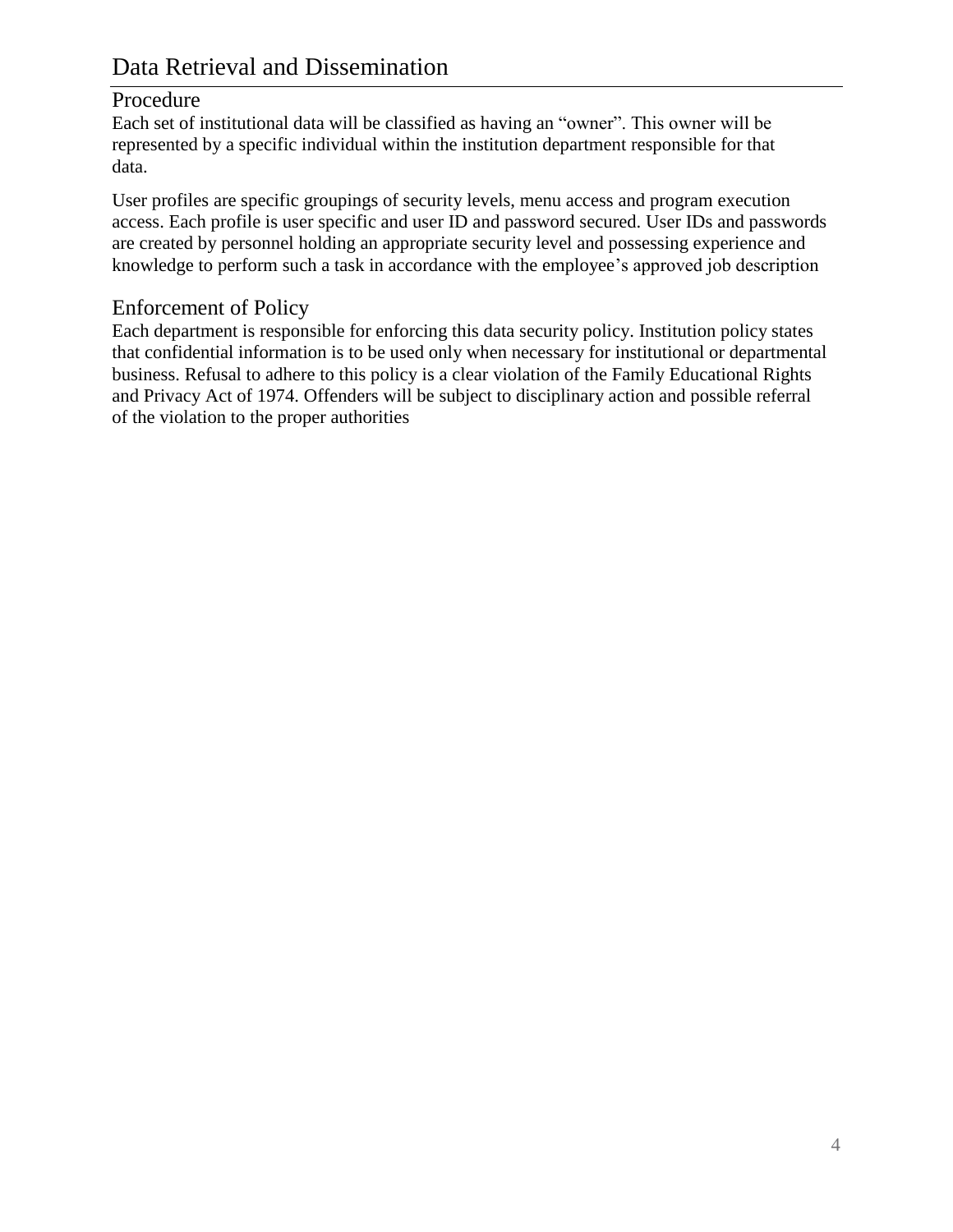# <span id="page-4-0"></span>Data Sources

Original, paper copy student records are maintained by the functional areas responsible for the creation, collection, maintenance, and retention of those records. Electronic versions of each record are maintained on the institution's central computer system. Access to both record forms is controlled by the MMI staff member responsible for the area.

Note: Record integrity is maintained by restricting records creation and modification access to employees within each functional area. Employees are given user identification and password access to each computer record with specific creation, update, or read-only access to the record commensurate with the employee's job duties and approved by the President of the Institution. Control documents for all modifications to records are processed and maintained within the functional areas.

For the purposes of this policy, data types are categorized as follows:

- Student Information (Directory, Academic, and Summary)
- Student Financial Aid Information
- Administrative Financial Information
- Personnel Information
- Institutional Research Information

Within these general categories, the different types of data are broken down into subsets, and an institutional source is provided for each.

## <span id="page-4-1"></span>Student Information

#### Data Owner: Registrar

Access to student academic records is controlled by the Office of the Registrar. The permanent academic record includes all completed coursework, grades, and grade point averages. Access to academic records is provided in accordance with the Family Educational Rights and Privacy Act as amended in 1974. A paper copy of a student's record is maintained by the College for five years and stored in a locked, fireproof filing cabinet which is located in the Registrar's Office. The permanent academic record is stored in the College's student record computer system. A nightly backup tape of all electronic records is maintained with the College's data center. A weekly remote backup is stored off-campus in a Tier IV data canter. An off-campus backup tape is maintained in a safe at a local bank.

For security purposes, student academic records are divided into two categories: directory and nondirectory.

#### Directory Information:

Directory Information, which is defined by the Family Educational Rights and Privacy Act, Sec.99.3 (FERPA) as information contained in an education record that would not be generally considered harmful or an invasion of privacy if disclosed, can be disclosed to outside persons, organizations, or agencies upon request unless the student specifies in writing to the Registrar's Office that this information is to be withheld. Directory information, as defined by Marion Military Institute under the Act, includes the following: student/cadet name; addresses (campus, home, ailing); email; telephone numbers; class level; previous institutions attended; awards; honors including the Dean's List and President's List; degrees conferred, including dates; dates of attendance names of parents; past and present participation in officially-recognized sports and activities; physical factors (e.g., height and weight of athletes); and date and place of birth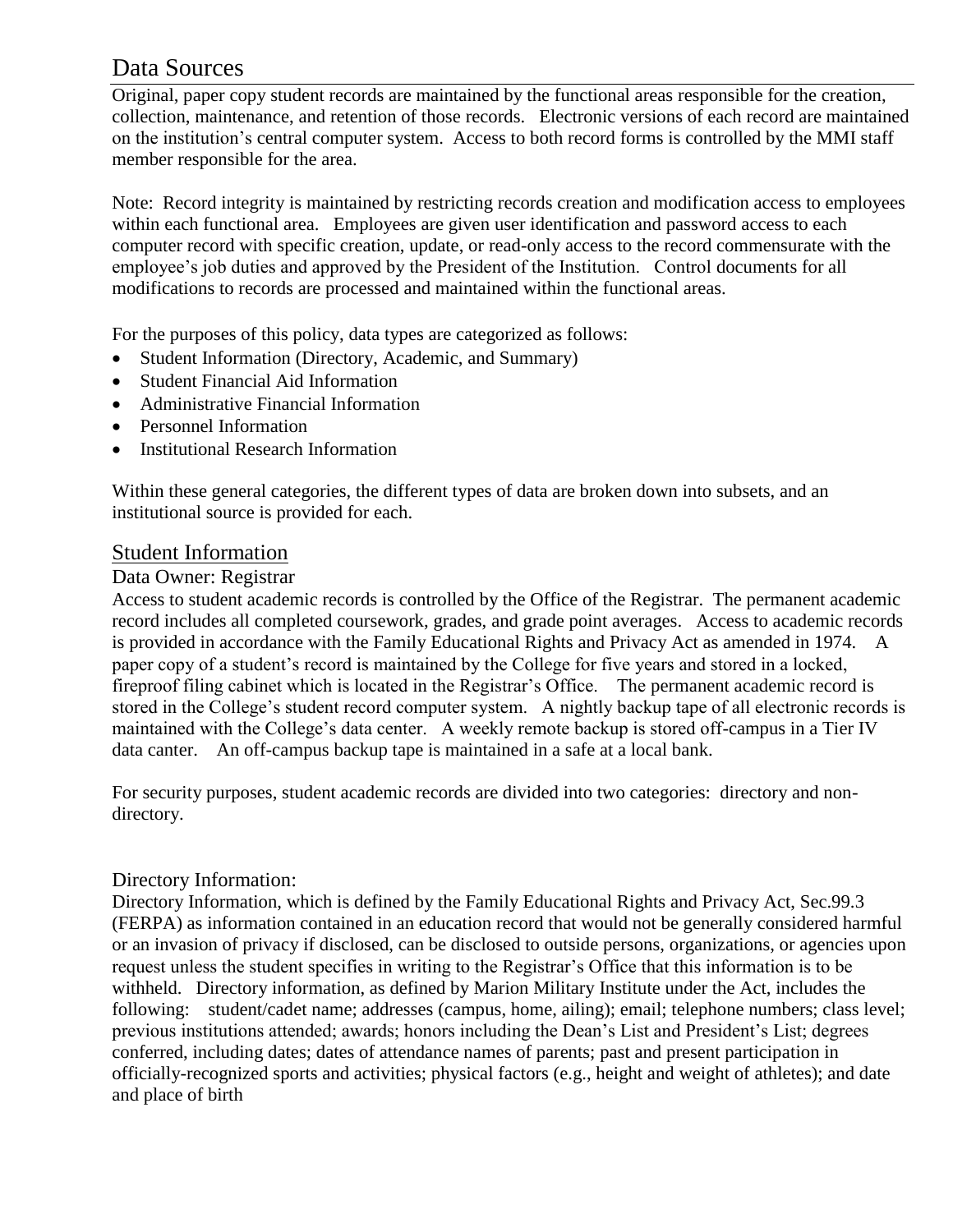#### Academic Information:

Academic information, including course grades, class schedules, etc., cannot be released to third parties without the student's written permission. Academic information can be accessed, without prior permission from the student, by Marion Military Institute staff and faculty who, under the Act, have a legitimate educational interest in the student and who are acting within the imitations of their need to know. This applies even to student information even if the student has requested that no outside disclosure be made.

Academic information not available from the student administrative software database should be requested from the Office of the Registrar. Requests for information from students or from agencies or individuals outside of the institution should also be referred to the Office of the Registrar.

#### Summary Student Information:

The Office of Institutional Research is the official source of aggregate or summary student information, such as enrollment or credit hour data intended for on or off campus dissemination. Requests for reports and analyses involving summary student data to be produced through the student administrative software database will be developed in conjunction with the Offices of Institutional Research and the Registrar. This ensures that reports and analyses are based upon the most accurate information and will enhance the consistency and integrity of information generated by institutions and departments.

## Student Financial Aid Information

#### Data Owner: Director, Financial Aid Office

The Financial Aid Office is the official source of information on students receiving financial assistance from various aid programs, including grants, scholarships, and loans. All requests for this type of information should be addressed to the Director of Financial Aid.

## Administrative Financial and Accounting Information

#### Data Owner: Comptroller

The Comptroller is the official sources of financial information on the institutional budget, purchases and expenditures, and institutional personnel. All requests for any of these types of financial information should be submitted to the Comptroller..

#### Personnel Information

#### Data Owner: Director, Human Resources and Compliance

Information concerning specific job positions (classifications, descriptions, etc.) is maintained by the Office of Human Resources and Compliance. All requests for employee information (excluding payroll information) should be sent to the Director.

## Institutional Research Information

#### Data Owner: Director, Institutional Research

Institutional research information includes data on student enrollment, space utilization, credit hour production, surveys, governmental and accreditation reports, etc. The official sources for this type of information is the Office of Institutional Research, and all requests for such information should be submitted to the Director.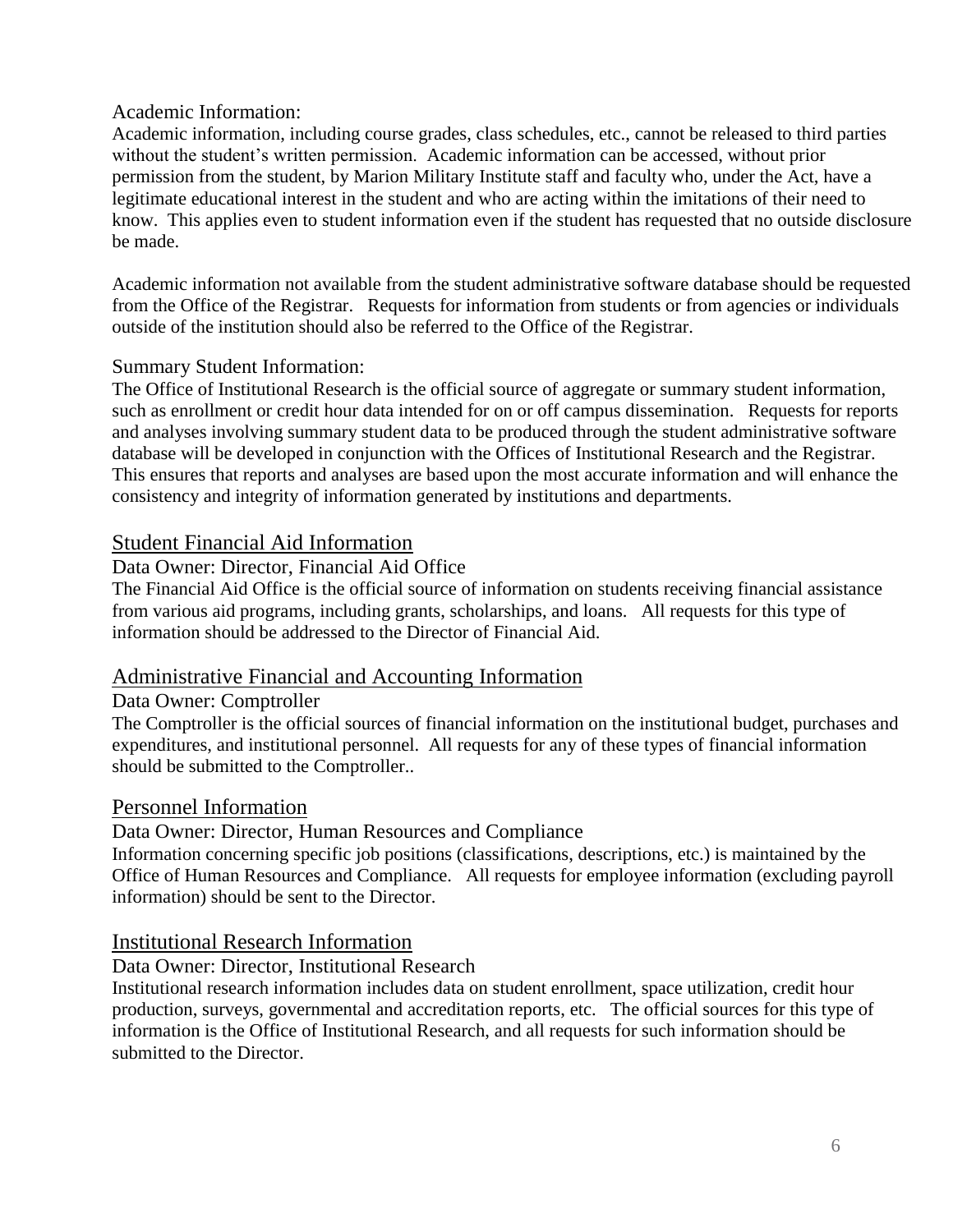# <span id="page-6-1"></span><span id="page-6-0"></span>Classification Standards

# Data Classification

Data classification indicates what the user is able to do with the data. Specific restrictions are outlined and enforced by individual departments responsible for the data. Specific levels of access clearance include the following:

- 1. Full Control
- 2. Change
- 3. Read Only

Various user classifications will have access to data through one or a combination of these permission levels. Each user ID is restricted by the data that the user has been granted to access, i.e., their permissions granted will provide them the ability to access a limited number of forms. If a user tries to access data inappropriate to his/her clearance level, a security violation message will appear on the screen.

Data should not be downloaded to other storage medium without permission from the departmental owner of that data. Individual users will be held responsible for any violation of this procedure.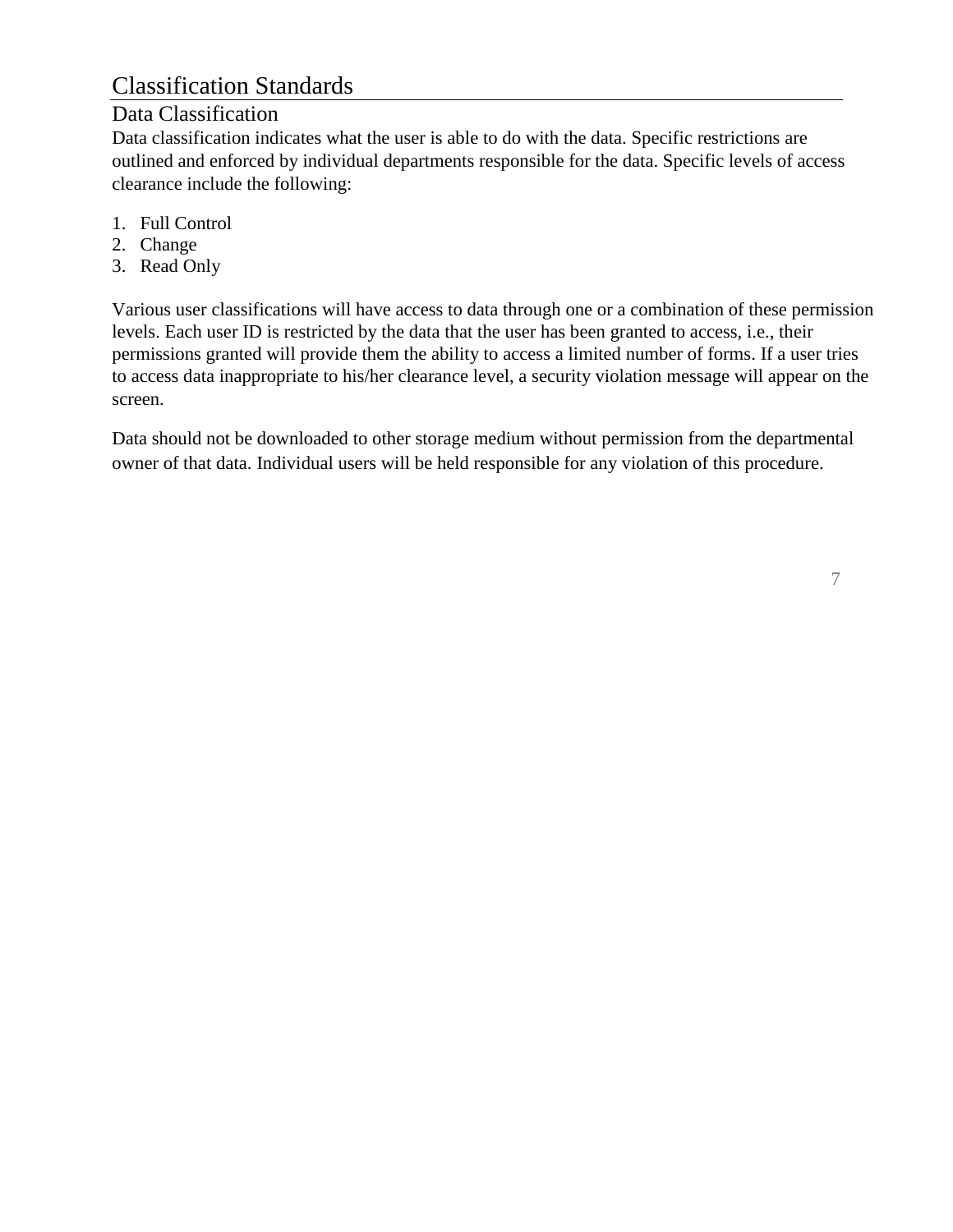# <span id="page-7-0"></span>Security

## <span id="page-7-1"></span>Departmental Security

Each department will designate an "owner" for the data it maintains. Appropriate procedure for retrieval and dissemination of institution data will be followed as outlined in the previous section, Data Retrieval and Dissemination.

Departments storing data subject to institution regulations are responsible for ensuring that all such data is protected in accordance with institutional regulations. This applies to all such data from any source, whether electronically transferred from the administrative systems, or entered by the individual department from printed documents.

Specifically, departments must ensure that access to individual workstations or servers containing this information or access to output generated from departmental systems, is restricted to individuals authorized to access the data. Password security on individual stations or servers is not sufficient to ensure compliance; any such systems on which regulated data is stored must also be in secure, supervised areas, such as departmental or individual offices.

Backup tapes, disks or copies of data on printed or electronic media must be similarly protected. Under no circumstances shall confidential data or access to it be granted to personnel from other departments or non-institution personnel without express written authorization from the appropriate administrative office. Any unauthorized storage and/or reproduction of confidential institution data (e.g., grades, transcript files, etc.) is strictly prohibited.

## <span id="page-7-2"></span>Physical Security

Marion Military Institute has the responsibility of administering, protecting, and monitoring all computers, software, and networks owned or licensed by the college whether on or off campus, with the exception of privately owned computers in the possession of individuals for their personal use. Authorized personnel may monitor computer activity, including electronic mail, for the purpose of maintaining system performance and security. Users are expected to cooperate with investigations of violation of college policy.

Access to academic and administrative computing facilities is not available to anyone who is neither an employee nor an active student except by express written permission of the President of the College. Marion Military Institute reserves the right to require users to refrain from using any program or property of the college.

Using or attempting to use any computer or information technology resource of Marion Military Institute signifies the following:

- The user agrees to comply with the provisions of this Acceptable Use Policy.
- The user accepts responsibility for knowing the contents of this policy statement. Failure to read or acknowledge this statement will not be an excuse for noncompliance.
- The user accepts that failure to comply with this policy may result in temporary or permanent denial of access to computer or information technologies, or in some cases may result in college disciplinary action or legal action.
- Copies of the Acceptable Use Policy are available in the Cadet Handbook and on the College website.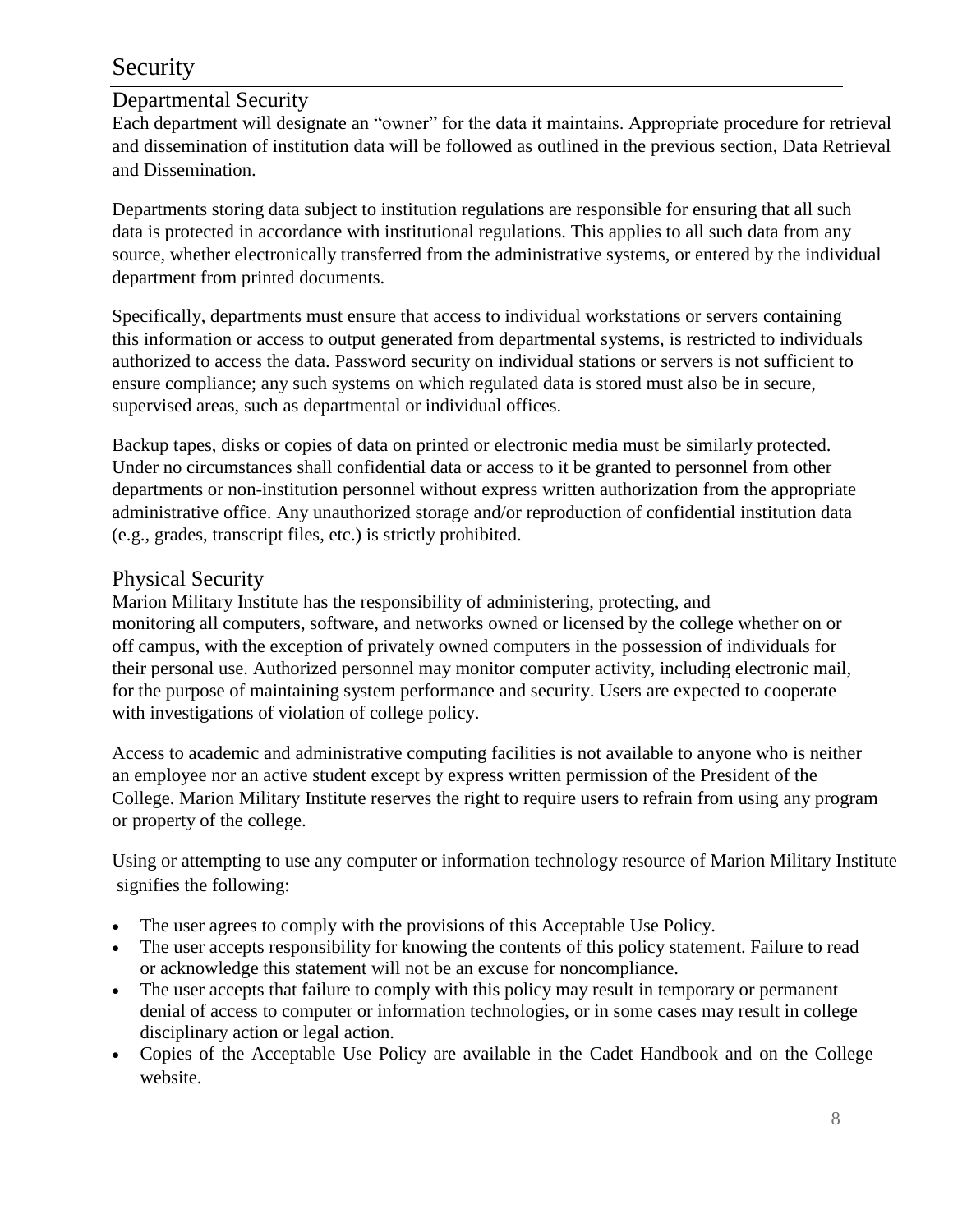<span id="page-8-1"></span>Department/division heads are responsible for ensuring the physical security and responsible use of computers located in departments and offices under their authority. The following policy statements should be made available and/or posted prominently so that all personnel working with computers know the extent of their responsibility.

- 1. Computers will be located in physically secure areas which can be locked when not in use.
- 2. Access to computers will be limited to individuals engaged in official institution business.
- 3. Use of computers by student workers should be restricted to those cases in which student workers are absolutely necessary to supplement regular institution staff members. Student workers should be thoroughly instructed in the proper and responsible use of computers.
- 4. Each individual with access to administrative information is assigned his/her own user id (username) and password. The owner of the code should not pass on this information to anyone else; the owner is responsible for any misuse of his/her sign-on credentials.
- 5. Under no circumstances will the aforementioned codes be posted on or near computers
- 6. Computers which are "signed on" should never be left unattended.
- 7. Requests for improvement of computer security, as well as suspected violations, should be addressed to the Director of Information Technology.

Computers which are routinely used by individuals not cleared for access to such data are inappropriate locations for confidential data (e.g. computers in student labs or other public locations.) Placing confidential information on systems of this nature constitutes a clear violation of institution regulations.

Because of the possibility of theft and discovery of data, neither portable computers (notebooks, laptops, etc.) nor portable storage devices, including USB keys and portable disks, should be used to store sensitive or regulated data, unless such data is encrypted.

If a computer with communications software is used to access institution information systems, no information specific to your access to the system (such as sign-on codes or passwords) shall be encoded in the communications package nor otherwise stored within that computer. This means that the sign-on process cannot be fully automated, but will require keyboard entry of appropriate codes and passwords at sign-on time.

If the communications package has been acquired from the Information Technology Department, copies shall not be given to any other individuals or departments. Any such requests should be submitted directly to the Office of Information Technology.

# <span id="page-8-0"></span>Data Security

Any individual who accesses institution data, through a computer or a report, is responsible for the confidentiality of that data. Likewise, any individual who stores institution data on a personal computer will be held accountable for the confidentiality of that information.

# <span id="page-8-2"></span>Web Servers and Departmental Servers

Marion Military Institute is a State Institution and institutional web publications have the same character as a written publication of the institution. These web publications include division, department, or program sub-web pages and Facebook and other social networking pages that in any way represent or reflect upon the institution. The following are the official guidelines for the Marion Military Institute web sites and Internet related material.